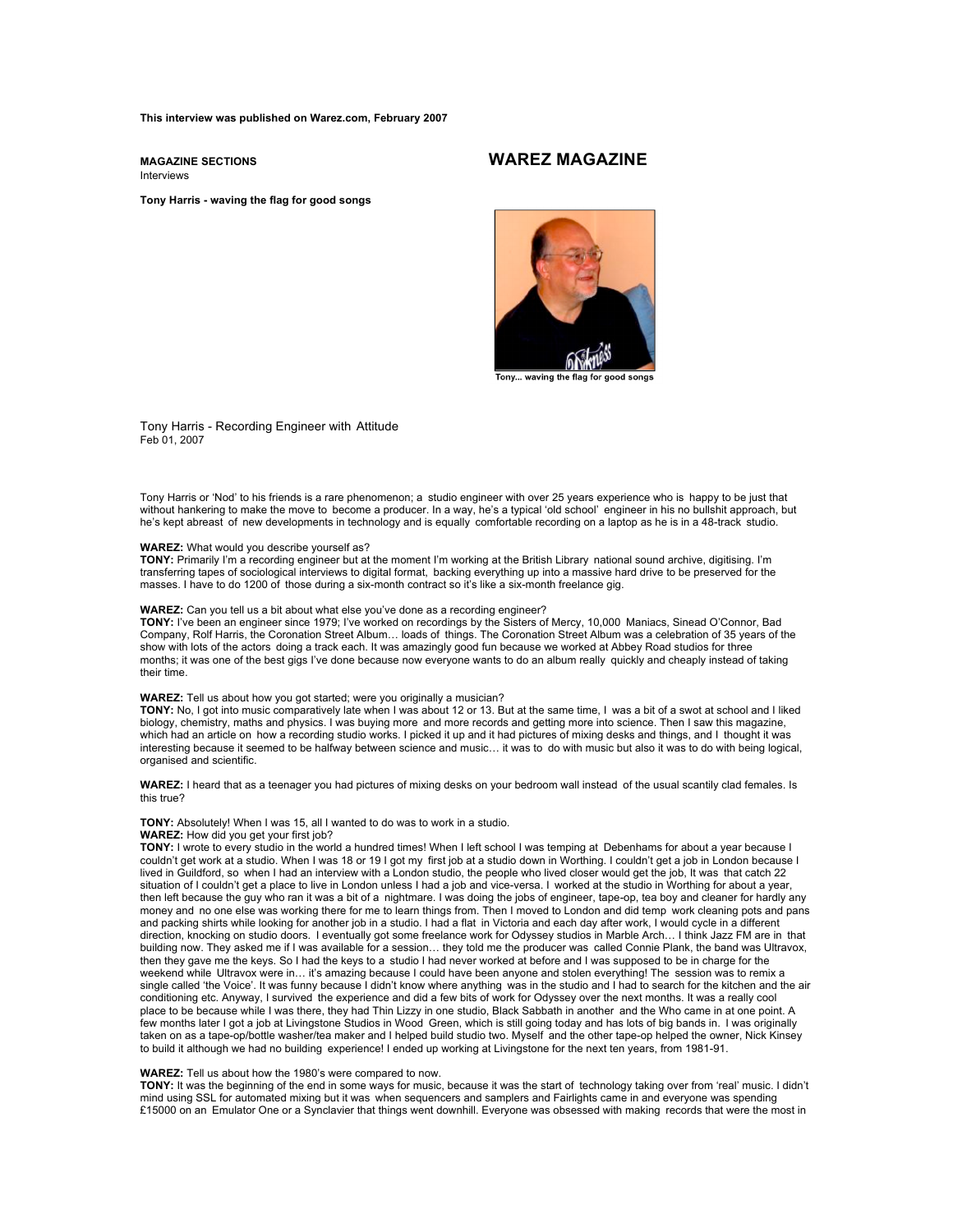tune and in time possible, but not succeeding. There's a lot of records from the 80's that are unlistenable because everything has a stupid big sample of a snare drum and it's all a bit out of tune with loads of chorus and things on it. I hated it; it was pseudo science with people trying to look like they were clever and that they knew what they were doing. Don't get me wrong, I love technology if it's doing something useful but it's annoying when you've been in the studio for 2 days and you can't get the code on the tape in order to organise a click track so the band have all committed suicide or split up and left because they're bored out of their minds! I think things did recover quite soon though, because good sense prevailed in the end. There are lots of records from around 1983-85 that sound totally appalling. 1960's and 70's records sound great and then once things like Nirvana and grunge came along at the end of the 80's, everything sounded fine again and has ever since, but there was this horrendous chunk in between! A few people got it right, like Trevor Horn who was really good, but everyone else was trying to copy him and failed. Also, it was a time of complete stupidity where you had every man jack from America who's ever made tea for Prince or Madonna, coming to this country to be an American producer and getting £500,000 budgets when they'd never actually done anything. They were imported by A&R dimwits who had no idea, who were impressed by a credit as a tea boy on a Prince record or something. Budgets for albums were ridiculous by today's standards; obviously you can't really compare because<br>technology has moved on in terms of you can afford to have a studio at home. But then, th £1200 per day, my fee was £250 per day and although I tried to avoid the really long sessions, I did a Runrig album for 10 weeks, so you can see how that cost a lot. Some people would spend a year making an album at Livingstone, hiring every session musician you can imagine, and hiring loads of extra stuff in. that was also the fashion in the 80's; to hire in racks of valve EQ's and effects. There was always 'this week's thing' that you had to have and all that was costing as much as the studio itself. That sort of scenario can still happen today though; I did some recording 18 months ago with this 18 year old Irish guy called George Murphy who's got a fantastic voice… he sounds like Shane McGowan's dad! He had a number one single in Ireland so you'd think they'd try and bang an album out quickly to capitalise on that success, but 18 months later it's still not finished. It's probably costing 100's of thousands of pounds. The first album was all covers and was done really quickly but now he's writing his own stuff; I know you can argue that it's the artist's right to express themselves creatively but… do it in stages and start with a couple of original tracks rather than spending all that time in an expensive studio learning to write!

# **WAREZ:** Do you think that developments in technology have benefited music or harmed it?

**TONY:** I think it's entirely neutral in effect. It's a tool; intelligent rational people using it make good records and morons or coke addled fools don't! There's lots of records now that use a lot of tech and sound great and have been done in a way that you couldn't make records before, for example the Eels and the Flaming Lips who are farting around with technology in a kind of 60's approach to making music whilst still being high-tech.

# **WAREZ:** Do you think the effect on the industry in general is neutral as well?

TONY: Yes… I mean what's better? Having 10,000 records out there, which cost £1000 each to make, or one record that cost a million.<br>People can only listen to a finite number of records in their life so you could say it's good records out there. It is better if people have learnt their craft; the brain behind doing stuff is more important than the stuff. The internet has made it easier for people to put stuff out there, but it hasn't increased the quality of what's on offer. Look at myspace; it has something like 40,000,000 people on it and everyone's got a track on myspace. It's inevitable, and the same applies to TV, radio, art writing; computers have made it possible for everyone to make their stuff accessible. Sometimes I think it would be great if everything got erased and we had to start again! But you can't now; you can't imagine a world where you can't hear Sergeant Pepper or see the Mona Lisa because there's millions of copies of these all over the world and more and more are being generated all the time… you'll never get rid of them, we're stuck with them for all time. We're drowning in it really, and to make an impact gets more and more difficult.

# **WAREZ:** What are your main influences?

**TONY:** I'd wave the flag for a good song that sounds crap rather than a crap song that sounds great!

I was totally influenced by punk, being 17 in 1977. Punk was all about getting out there and doing whatever you wanted to do; that Eddie and the Hot Rods record was actually pivotal. Favourite albums would be Never Mind the Bollocks, London Calling, Ziggy Stardust, and Physical Graffiti but not necessarily for sonic reasons. Sonically, I really do like the Flaming Lips, the new Arcade Fire album, and anything the White Stripes do; I think Jack White is an absolute genius and everything I've heard by him is madly good. He takes some wild risks but<br>it works. My favourite yardstick record of all time is that Jellyfish album, Bell was influenced by Roy Thomas Baker and all those early Queen records; I loved him. You got the impression he really had to work hard to get all those things on a track and that he had to make final decisions as he went. They had to get things right so they could bounce them down free up tracks for more layers. Not like now where you can get hundreds of tracks on Pro-tools and they're all full of rubbish that won't get used in the mix.

**WAREZ:** Can you give any tips on recording?<br>TONY: This is where I sound really Victorian... write some good songs, learn how to play your instruments, put some new strings on your guitars and heads on your drums and make sure you can play your songs and make a sound you like yourselves. Put a microphone in a rehearsal room and if it sounds good, you're halfway there. When it comes to recording drums, I'm glad that the world seems to have gone back to reality with drum sounds. My favourite sounds have always been the Led Zeppelin albums and I'm a massive Glynn Johns fan; all the records he did sound great. The drums sound like you are there in the room and the sound doesn't date. He recorded the Stones, the Who, Led Zeppelin, the first Eagles album, all the greats. Glynn johns would be one of my absolute heroes in lots of ways. With guitar and bass sounds, you can make more difference to the sound by moving where you hit the strings with the pick by a centimetre, than by moving the mic to a different part of a speaker cone. New strings will always make a better sound. With mics, I'm a Senheiser 421 man all the way… I love them. I use them for lots of things including guitars. Vocal sounds are very hit and miss; I generally try and use an expensive top quality mic, as long as it sounds good.

# **WAREZ:** With all the people you've worked with, can you say what quality makes someone good?

**TONY:** I don't really believe in star quality, I think as long as the song is good, that's what counts. But having said that, I once worked with Joe Strummer and he really did have it. He knew what he was doing and what he was going for. I'd like to get a t-shirt made that says 'a bad decision is better than no decision' because no-one makes decisions… they do a hundred takes of something for no reason because they can't decide what they really want.

# **WAREZ:** Do you have any favourite guitars etc when it comes to recording?

**TONY:** Not really, people can turn up with the most unlikely looking instruments and then when they play, it sounds fantastic. Someone<br>else will turn up with brand new top-of-the-range gear and sound awful. I've never n prefer passive basses to active ones. One of the most important things, I think, is to use API mic pre-amps. The mic is the most important thing, and the mic amps come a close second. I record everything through them because when I push the fader up, the sound is the same as it was in the room with the instrument. I also have a theory that any equipment from America with an 'X' in it is always good!... MXR, Ampex, Lexicon, Teletronix, Electroharmonix, DBX… they're all good.

**WAREZ:** What are you currently doing and what will you be doing in the future?